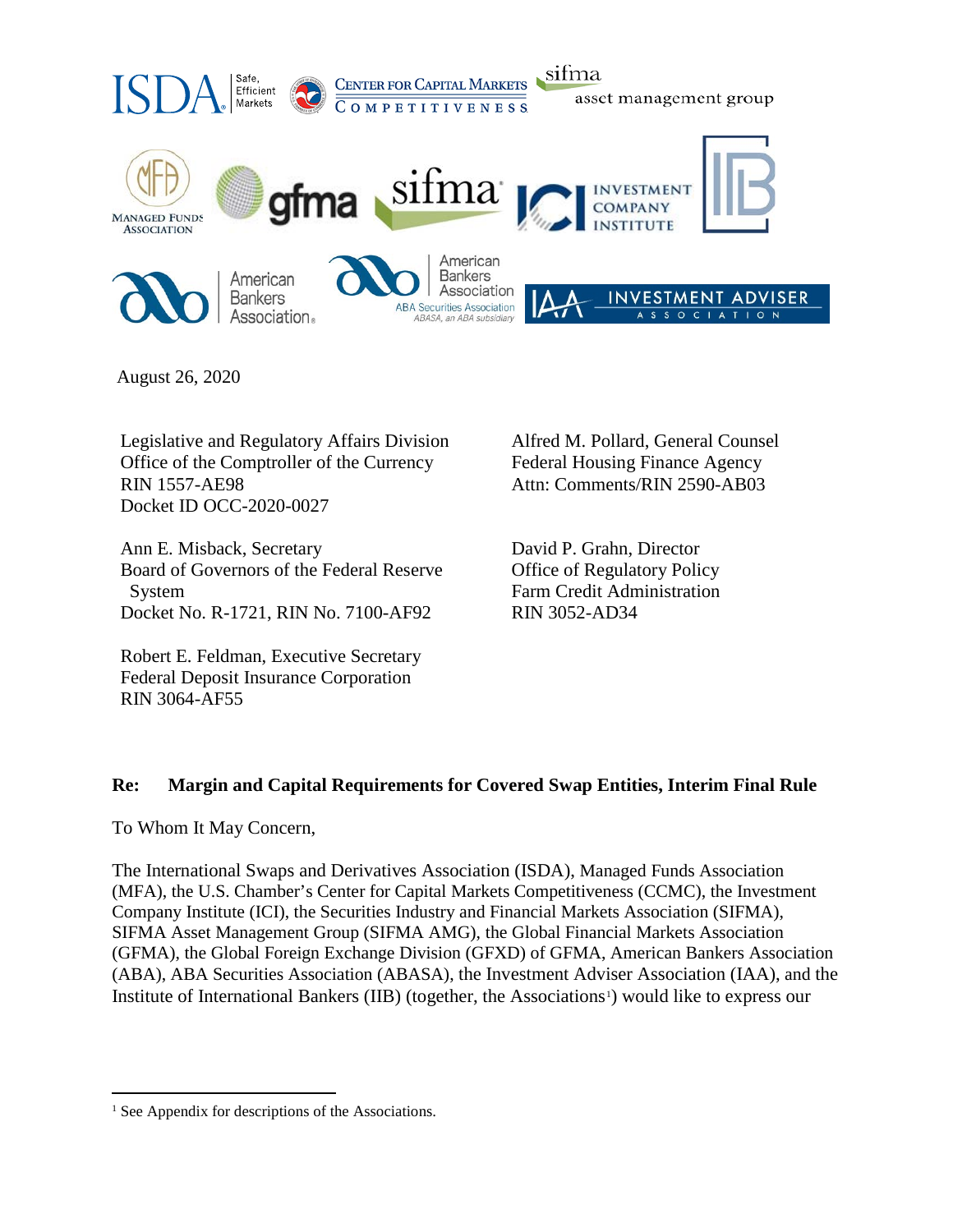appreciation for the swift and decisive actions taken by the U.S. prudential regulators<sup>[2](#page-1-0)</sup> (collectively, the "Agencies") to provide timely and valuable regulatory relief to market participants in response to the global COVID-19 pandemic. In particular, we would like to express our gratitude for the Agencies' support of the statement<sup>[3](#page-1-1)</sup> and revised version of the *Final Framework on Margin Requirements for Non-Centrally Cleared Derivatives* (Final Framework)<sup>[4](#page-1-2)</sup> issued on April 3, 2020 by the Basel Committee on Bank Supervision (BCBS) and the International Organization of Securities Commissions (IOSCO) in response to the letter submitted on March  $25$  $25$ ,  $2020<sup>5</sup>$  by the Associations and other global financial market associations requesting a delay of the final phase-in periods for regulatory initial margin.

The Associations strongly support the Interim Final Rule<sup>[6](#page-1-4)</sup> issued in respect of the Agencies' *Margin and Capital Requirements for Covered Swap Entities* (the "Margin Rules") which defers the compliance dates for application of initial margin (IM) requirements for Covered Swap Entities (CSEs) and covered counterparties with an average aggregate notional amount exceeding \$50 billion (Phase 5) and material swaps exposure (i.e., \$8 billion) (Phase 6) to 2021 and 2022 respectively. We believe deferrals of the Phase 5 and 6 compliance dates are necessary to facilitate orderly preparation for the exchange of regulatory IM between CSEs and the hundreds of covered counterparties with thousands of bilateral relationships<sup>[7](#page-1-5)</sup> expected to come into scope of these requirements during these final phases which have been, and continue to be, profoundly impacted by the global pandemic.

While our members have robust business continuity plans in place that are functioning well, given the overwhelmingly disruptive nature of the pandemic, our members' efforts to prepare for the final phases of regulatory IM have been severely impacted due to personnel, systems and other issues. Although the derivatives industry has adjusted to alternative working situations, the length and severity of the ongoing impact to operations cannot be predicted. Therefore, we greatly appreciate the additional time afforded to market participants by the Agencies and global regulators to come into compliance with the IM regulations. The Associations support the adoption of the Interim Final Rule as proposed and look forward to its finalization.

In addition, the Associations note our support of the issuance of the Notices of Proposed Rulemaking[8](#page-1-6) (NPRs) approved by the Commodity Futures Trading Commission (CFTC) on August 14, 2020 (the August 14, 2020 NPRs) which amend the CFTC's *Margin Requirements* 

<span id="page-1-0"></span> <sup>2</sup> The U.S. prudential regulators include: the Treasury Department (Office of the Comptroller of the Currency) ("OCC"); Board of Governors of the Federal Reserve System ("Federal Reserve"); Federal Deposit Insurance Corporation ("FDIC") ; Farm Credit Administration ("FCA"); and the Federal Housing Finance Agency ("FHFA"). <sup>3</sup> <https://www.iosco.org/news/pdf/IOSCONEWS560.pdf>

<span id="page-1-2"></span><span id="page-1-1"></span><sup>4</sup> *BCBS-IOSCO Final Framework on Margin Requirements for Non-Centrally Cleared Derivatives* (April 2020), available at: [https://www.iosco.org/library/pubdocs/pdf/IOSCOPD651.pdf.](https://www.iosco.org/library/pubdocs/pdf/IOSCOPD651.pdf)

<span id="page-1-3"></span><sup>5</sup> <https://www.isda.org/a/sM7TE/IMPhase5-6COVID-19Letter.pdf>

<span id="page-1-4"></span><sup>6</sup> 85 Fed. Reg. 39465 (July 1, 2020)

<span id="page-1-5"></span><sup>7</sup>Analysis conducted by ISDA estimates that the scale of counterparties coming into scope in the final phases will be exponentially greater than in all prior phases combined with over 1000 parties needing to build infrastructure, prepare for IM calculation, source collateral, execute IM CSAs, and establish custodial arrangements to cover more than 9500 relationships.

<span id="page-1-6"></span><sup>8</sup> <https://www.cftc.gov/media/4401/FederalRegister081420/download> https://www.cftc.gov/media/4406/FederalRegister081420b/download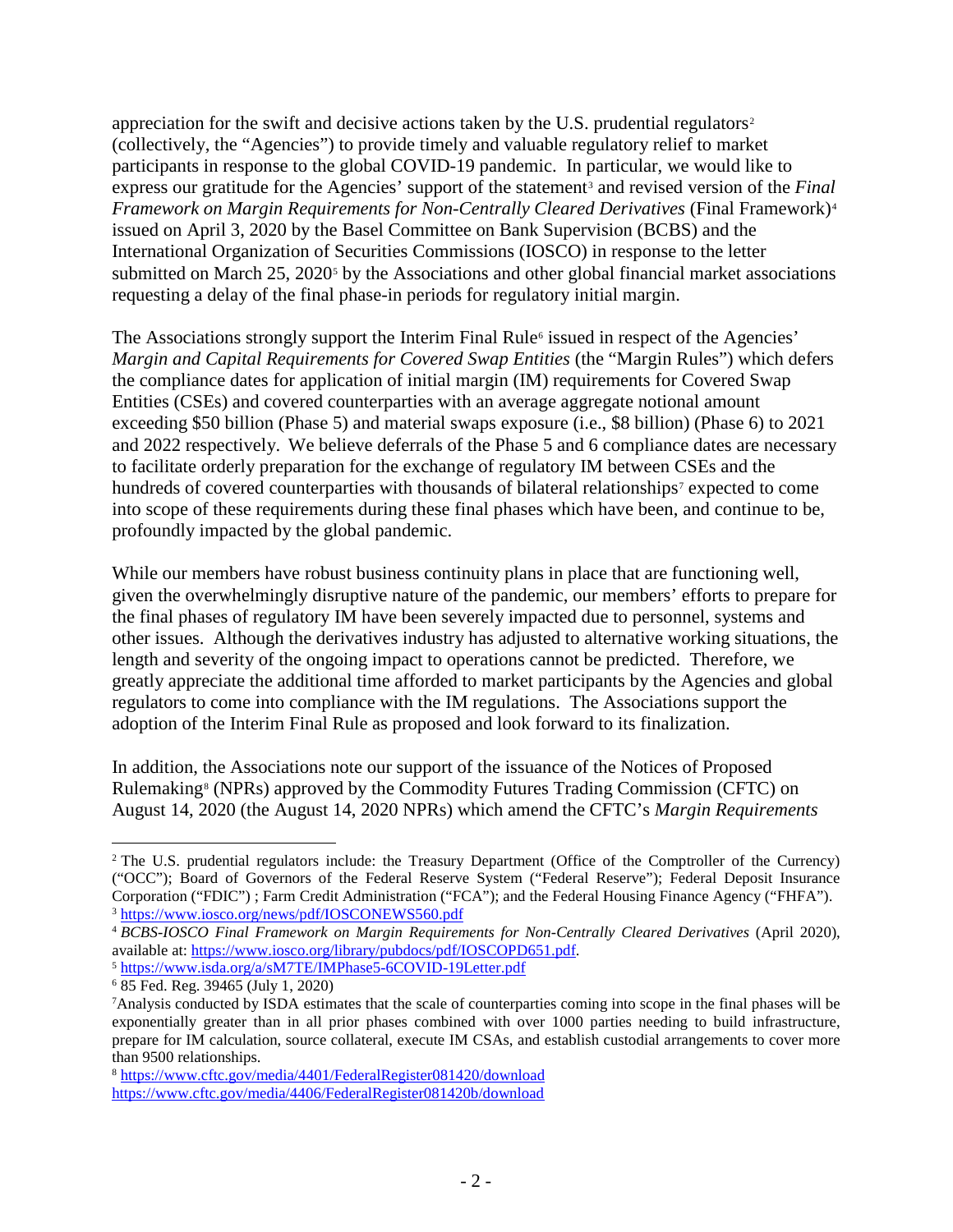*for Uncleared Swaps for Swap Dealers and Major Swap Participants* (the CFTC Margin Rule) based on some of the recommendations in the *Recommendations to Improve Scoping and Implementation of Initial Margin Requirements for Non-Cleared Swaps[9](#page-2-0)* (Margin Subcommittee Report). The Margin Subcommittee Report was adopted by CFTC's Global Markets Advisory Committee (GMAC) on July 22, 2020, and the GMAC recommended to the CFTC that it consider adopting the report's recommendations.

We commend the swift action taken by the CFTC to consider the Margin Subcommittee Report and propose amendments which would address several of the recommendations. We request that the Agencies amend the Margin Rules to align with any amendments that the CFTC adopts from the August 14, 2020 NPRs in order to effect domestic and global harmonization and provide regulatory clarity and certainty to prudentially-regulated CSEs and their covered counterparties. We also recommend that the Agencies coordinate with any future efforts by the CFTC to address the remaining recommendations in the Margin Subcommittee Report.

We would be happy to discuss these matters at your convenience.

Sincerely,

trell ine

Tara Kruse Global Head, Infrastructure, Data and Non-Cleared Margin **ISDA**

/s/

Jennifer W. Han Managing Director & Counsel, Regulatory Affairs **Managed Funds Association**

KylisBrenden

Kyle Brandon Managing Director, Head of Derivatives Policy, **SIFMA**

 $4k$ 

Tom Quaadman Executive Vice President **Center for Capital Markets Competitiveness U.S. Chamber of Commerce**

/s/

Sarah A. Bessin Associate General Counsel **Investment Company Institute**

Timothy W. Cameron, Esq. **Asset Management Group** – Head and, Managing Director **Securities Industry and Financial Markets Association**

<span id="page-2-0"></span> <sup>9</sup> [https://www.cftc.gov/media/3886/GMAC\\_051920MarginSubcommitteeReport/download](https://www.cftc.gov/media/3886/GMAC_051920MarginSubcommitteeReport/download)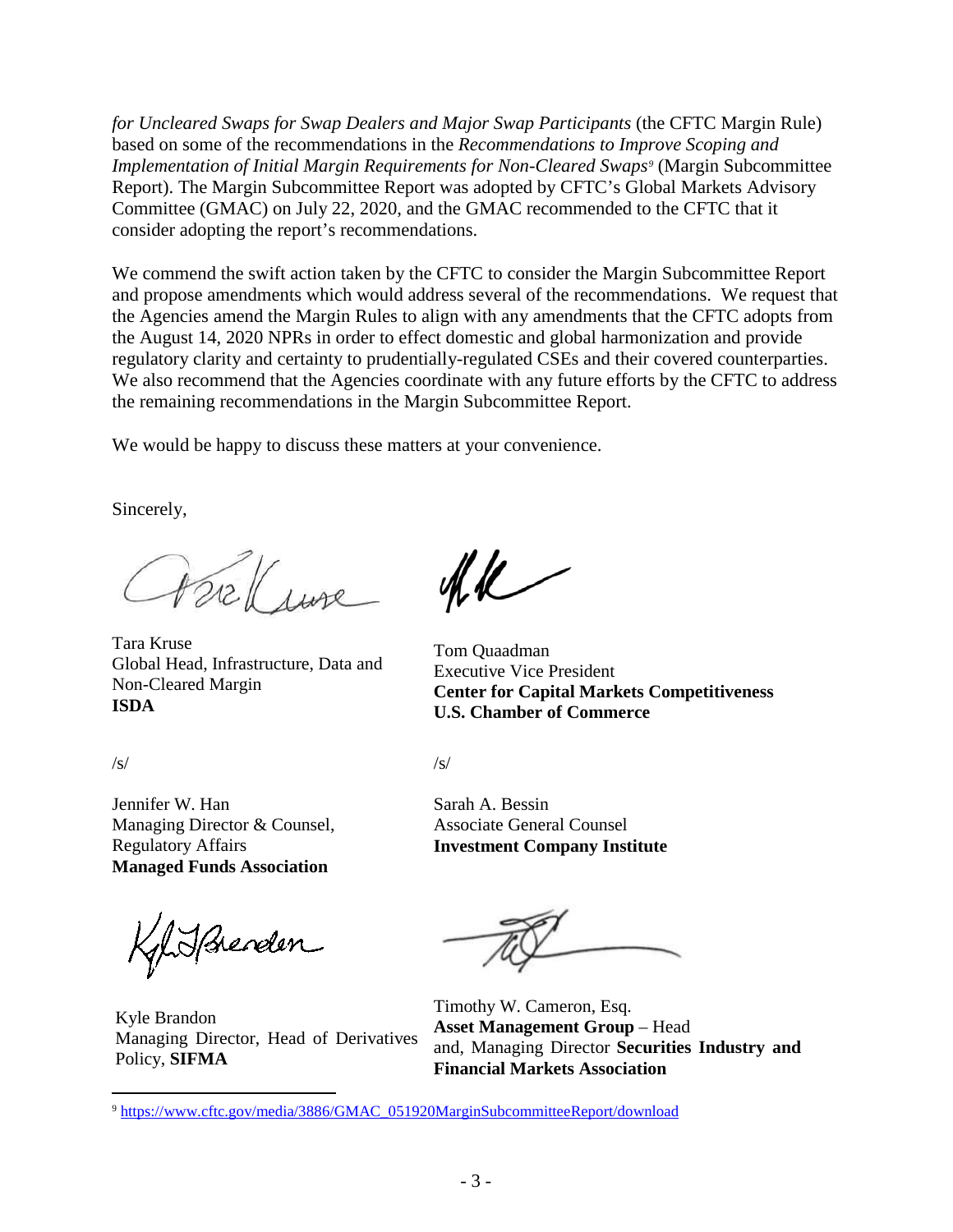Allison Past

Allison Parent Executive Director **GFMA**

Ananda Radhakrishnan Vice President, Bank Derivatives Policy **American Bankers Association**

/s/

Gail C. Bernstein General Counsel **Investment Adviser Association**

Apres Of.

James Kemp Managing Director **Global Foreign Exchange Division, GFMA**

Ananda Radhakrishnan General Counsel **ABA Securities Association**

Briger Polichere

Chief Executive Officer **Institute of International Bankers**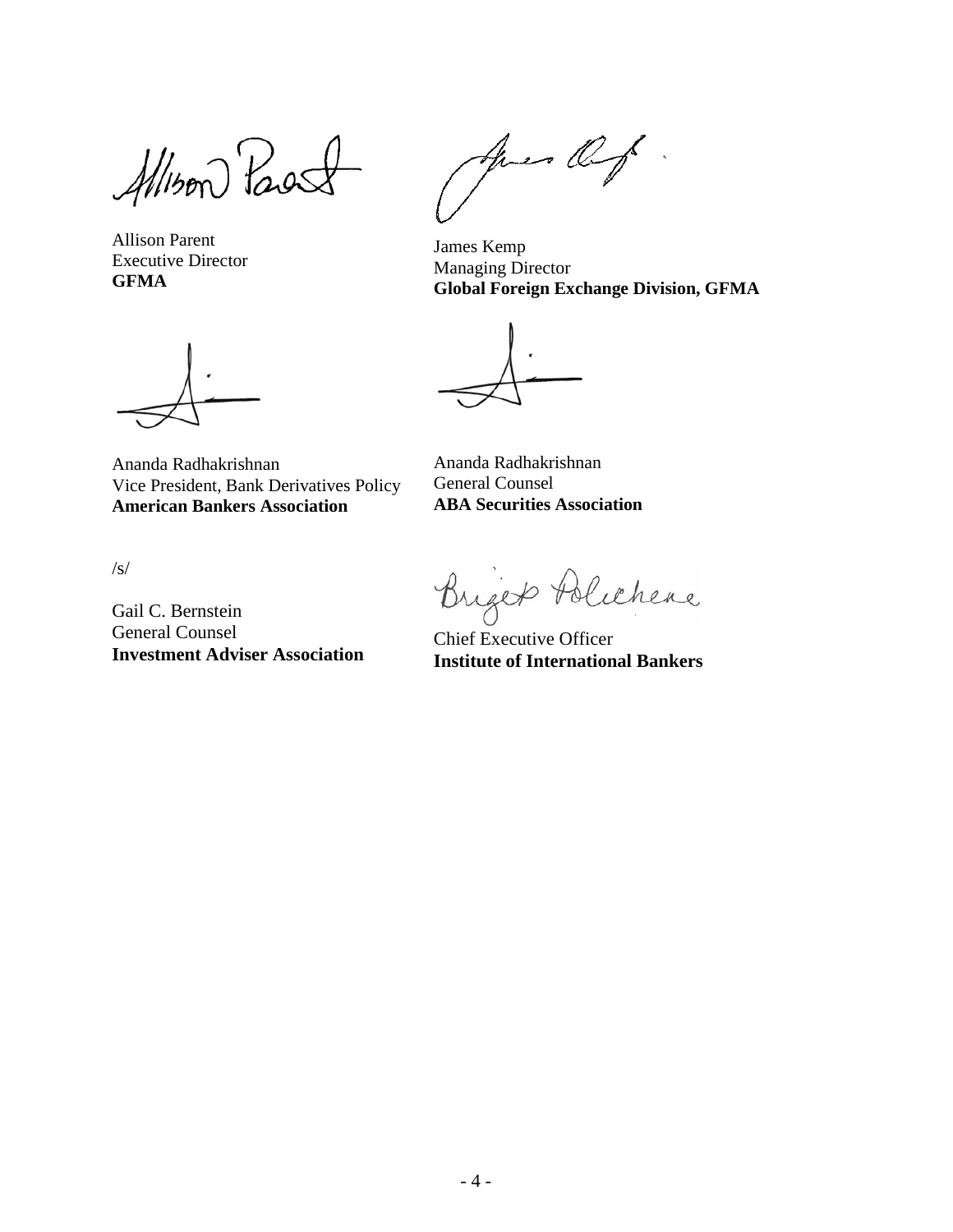## **About the Associations**

Since 1985, **ISDA** has worked to make the global derivatives markets safer and more efficient. Today, ISDA has more than 925 member institutions from 74 countries. These members comprise a broad range of derivatives market participants, including corporations, investment managers, government and supranational entities, insurance companies, energy and commodities firms, and international and regional banks. In addition to market participants, members also include key components of the derivatives market infrastructure, such as exchanges, intermediaries, clearing houses and repositories, as well as law firms, accounting firms and other service providers. Information about ISDA and its activities is available on the Association's website: [www.isda.org.](http://www.isda.org/) Follow us on Twitter @ISDA.

Managed Funds Association **(MFA)** represents the global alternative investment industry and its investors by advocating for sound industry practices and public policies that foster efficient, transparent, and fair capital markets. MFA, based in Washington, DC, is an advocacy, education and communications organization established to enable hedge fund and managed futures firms in the alternative investment industry to participate in public policy discourse, share best practices and learn from peers, and communicate the industry's contributions to the global economy. MFA members help pension plans, university endowments, charitable organizations, qualified individuals and other institutional investors to diversify their investments, manage risk and generate attractive returns over time. MFA has cultivated a global membership and actively engages with regulators and policy makers in Asia, Europe, North and South America, and many other regions where MFA members are market participants.

The U.S. Chamber's **Center for Capital Markets Competitiveness's (CCMC)** mission is to advance America's global leadership in capital formation by supporting diverse capital markets that are the most fair, transparent, efficient, and innovative in the world. CCMC advocates on behalf of American businesses to ensure that legislation and regulation strengthen our capital markets allowing businesses—from the local flower shop to a multinational manufacturer—to mitigate risks, manage liquidity, access credit, and raise capital.

The [Investment Company Institute](https://nam05.safelinks.protection.outlook.com/?url=https%3A%2F%2Furldefense.proofpoint.com%2Fv2%2Furl%3Fu%3Dhttps-3A__www.ici.org_%26d%3DDwMFAg%26c%3DeuGZstcaTDllvimEN8b7jXrwqOf-v5A_CdpgnVfiiMM%26r%3DKU2WbRfgoofCn-gAef_P8Q%26m%3DuT4GxSCemwmf-UNnunNYE9j8WK1vvKg1-i5kEEmnvXI%26s%3D5l_ovMa29Ddd39CfnjpOFqUhh2LuWTKLP_eFRet6Frg%26e%3D&data=02%7C01%7C%7C764b59d428c64dcda9f208d837eac53c%7C157aaf47a05a4f229ee07367b740ec6a%7C0%7C0%7C637320828774330216&sdata=TottceX7w%2FerMerVdLq9TEUe6RvyW54NLFP0dAx87gA%3D&reserved=0) (ICI) is the leading association representing regulated funds globally, including mutual funds, exchange-traded funds (ETFs), closed-end funds, and unit investment trusts (UITs) in the United States, and similar funds offered to investors in jurisdictions worldwide. ICI seeks to encourage adherence to high ethical standards, promote public understanding, and otherwise advance the interests of funds, their shareholders, directors, and advisers. ICI's members manage total assets of US\$25.2 trillion in the United States, serving more than 100 million US shareholders, and US\$6.5 trillion in assets in other jurisdictions. ICI carries out its international work through [ICI Global,](https://nam05.safelinks.protection.outlook.com/?url=https%3A%2F%2Furldefense.proofpoint.com%2Fv2%2Furl%3Fu%3Dhttps-3A__nam05.safelinks.protection.outlook.com_-3Furl-3Dhttps-253A-252F-252Fwww.iciglobal.org-252Ficiglobal-26data-3D02-257C01-257C-257C33593151608348cfccdc08d837bc9892-257C157aaf47a05a4f229ee07367b740ec6a-257C0-257C0-257C637320630452958523-26sdata-3DJ2X9NWWPThrNxeA8q4JKhLtzRwjWlmvkLaBtEY0M9Ks-253D-26reserved-3D0%26d%3DDwMFAg%26c%3DeuGZstcaTDllvimEN8b7jXrwqOf-v5A_CdpgnVfiiMM%26r%3DKU2WbRfgoofCn-gAef_P8Q%26m%3DuT4GxSCemwmf-UNnunNYE9j8WK1vvKg1-i5kEEmnvXI%26s%3D26Rr1nW21Bo5rpW8pkL8uigsg48RQlpRQYm_OhmXtKk%26e%3D&data=02%7C01%7C%7C764b59d428c64dcda9f208d837eac53c%7C157aaf47a05a4f229ee07367b740ec6a%7C0%7C0%7C637320828774330216&sdata=JFaJh45AfK8RoX9zPeZC11kwuhj%2BdrsGavaAHQTu2ZE%3D&reserved=0) with offices in London, Hong Kong, and Washington, DC.

**SIFMA** is the leading trade association for broker-dealers, investment banks and asset managers operating in the U.S. and global capital markets. On behalf of our industry's nearly 1 million employees, we advocate on legislation, regulation and business policy, affecting retail and institutional investors, equity and fixed income markets and related products and services. We serve as an industry coordinating body to promote fair and orderly markets, informed regulatory compliance, and efficient market operations and resiliency. We also provide a forum for industry policy and professional development. SIFMA, with offices in New York and Washington, D.C., is the U.S. regional member of the Global Financial Markets Association (GFMA). For more information, visit [http://www.sifma.org.](http://www.sifma.org/)

**SIFMA AMG**'s members represent U.S. asset management firms whose combined global assets under management exceed \$45 trillion. The clients of SIFMA AMG member firms include, among others, tens of millions of individual investors, registered investment companies, endowments, public and private pension funds, UCITS, and private funds such as hedge funds and private equity funds.